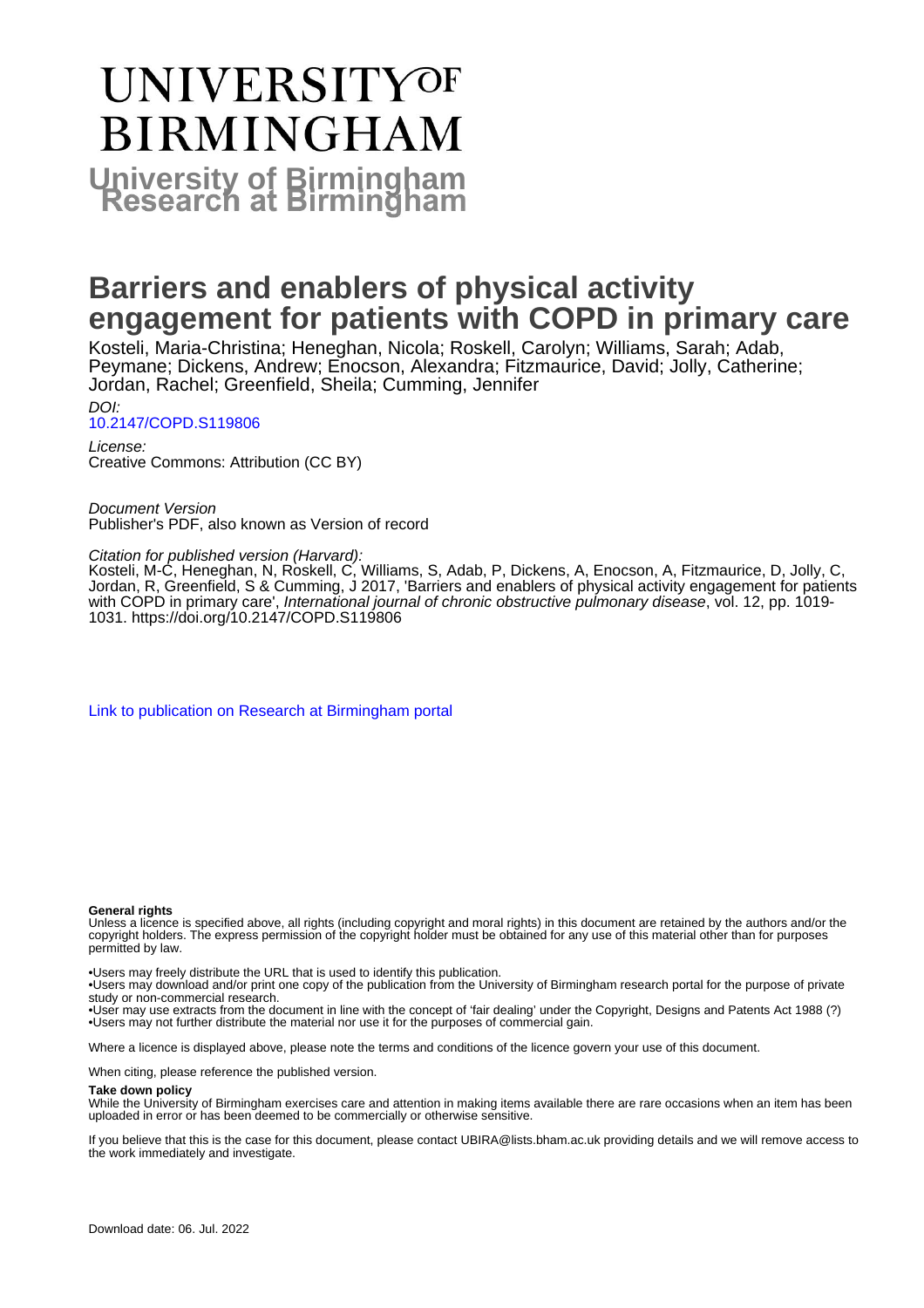ORIGINAL RESEARCH

## Barriers and enablers of physical activity engagement for patients with COPD in primary care

Number of times this article has been viewed This article was published in the following Dove Press journal: International Journal of COPD 28 March 2017

Maria-Christina Kosteli,<sup>1</sup> Nicola R Heneghan,<sup>1</sup> Carolyn Roskell,<sup>1</sup> Sarah E Williams,1 Peymane Adab,<sup>2</sup> Andrew P Dickens,<sup>2</sup> Alexandra Enocson,2 David A Fitzmaurice.<sup>2</sup> Kate Jolly,<sup>2</sup> Rachel Jordan,<sup>2</sup> Sheila Greenfield,2 Jennifer Cumming1

1 School of Sport, Exercise and Rehabilitation Sciences, <sup>2</sup>Institute of Applied Health Research, University of Birmingham, Edgbaston, Birmingham, UK



Correspondence: Peymane Adab Public Health Building, Institute of Applied Health Research, The University of Birmingham, B15 2TT. England, UK Tel +44 12 1414 3777 Fax +44 12 1414 7878 Email [p.adab@bham.ac.uk](mailto:p.adab@bham.ac.uk)



**Background:** Given that physical activity (PA) has a positive impact on COPD symptoms and prognosis, this study examined the factors that both encourage and limit participation in PA for individuals with COPD in a primary care setting from the perspective of social cognitive theory.

**Methods:** A purposive sample of 26 individuals with a range of COPD severity (age range: 50–89 years; males =15) were recruited from primary care to participate in one of four focus groups. Thematic analysis was undertaken to identify key concepts related to their self-efficacy beliefs.

**Results:** Several barriers and enablers closely related to self-efficacy beliefs and symptom severity were identified. The main barriers were health related (fatigue, mobility problems, breathing issues caused by the weather), psychological (embarrassment, fear, frustration/disappointment), attitudinal (feeling in control of their condition, PA perception, older age perception), and motivational. The main enabling factors were related to motivation (autonomous or controlled), attitudes, self-regulation, and performance accomplishments.

**Clinical implications:** When designing interventions for individuals with COPD, it is important to understand the patient-specific social cognitive influences on PA participation. This information can then inform individually tailored management planning.

**Keywords:** COPD, social cognitive theory, self-efficacy, barriers, enablers, primary care

## **Introduction**

COPD is a debilitating respiratory disease most commonly found in chronic smokers,<sup>1</sup> which leads to both physical functional limitations (including increased breathlessness) and psychological distress (including anxiety and depression).2 There is a wide spectrum of disease, ranging from mild, where impact on physical functioning is minimal, to very severe, where patients benefit from end-of-life care. Underdiagnosis of COPD, particularly at the earlier stages, is widespread, with an estimated two-thirds of patients being undiagnosed in the UK.<sup>3</sup>

At all stages, engaging in physical activity (PA) may afford a variety of general and disease-specific health benefits, including reduced risk of hospitalization and death;<sup>4</sup> thus, participation in daily PA is recommended by experts.5,6 Structured and supported PA is also an important component of the pulmonary rehabilitation (PR) programs recommended to individuals with COPD<sup>7</sup> and has been shown to lead to clinical benefits, eg, decreased perception of dyspnea, improved muscle function, and enhanced exercise capacity.<sup>8</sup> However, the majority of individuals with COPD are significantly less active on a daily basis than healthy older adults.<sup>9</sup> As COPD symptoms become more severe, with decline in lung function and increased breathlessness, PA levels

International Journal of COPD 2017:12 1019–1031

© 2017 Kosteli et al. This work is published by Dove Medical Press Limited, and licensed under a Creative Commons Attribution License.<br>The full terms of the License are available at http://creativecommons.org/licenses/by/4  $\odot$ and [reproduction in](http://www.dovepress.com/permissions.php) any medium, provided the original author and source are credited.

**1019**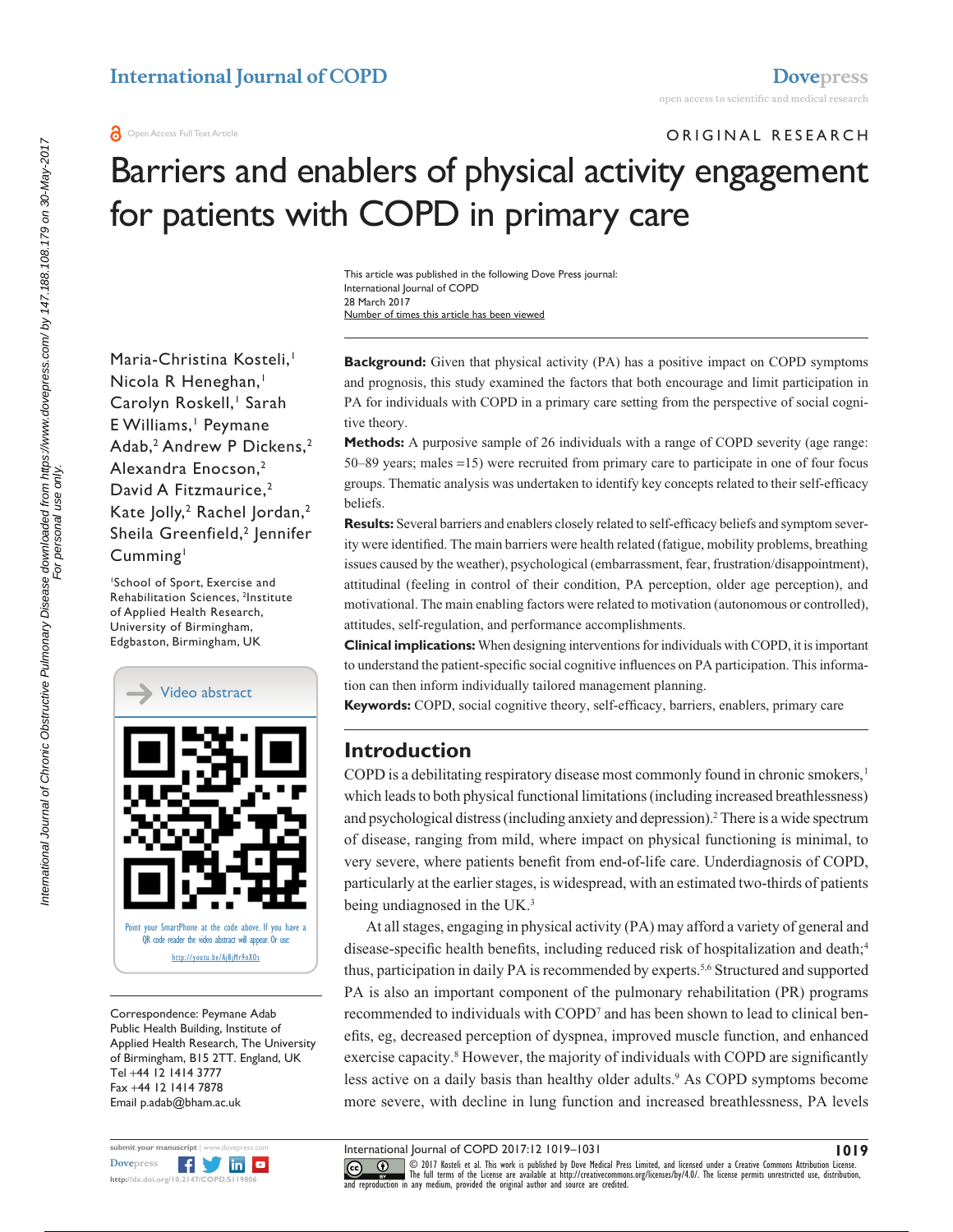decline further.<sup>10</sup> Inactivity can in turn lead to further deterioration of physical health, which is a further barrier to PA engagement.<sup>11</sup>

Previous studies have attempted to understand barriers and facilitators to engagement with PA among healthy older adults.<sup>12</sup> Health issues,<sup>13</sup> pain, weather, lack of time,<sup>14</sup> lack of transportation, and fatigue<sup>15</sup> are the most commonly cited barriers, while enablers include physical, psychological, social, and environmental motivators.<sup>16</sup> In addition to the general barriers, individuals with COPD report diseasespecific problems, including breathlessness and negative experiences with PR programs,<sup>17</sup> as well as limitations arising from comorbidities, feelings of shame, and lack of intrinsic motivation.18 Unique enablers include perceived health benefits such as improved disease control, continuation of an active lifestyle and normal functioning, receiving guidance from health professionals, and program-related factors such as social interaction.17–19

Most of the previous research has focused on PA as part of PR and on individuals with COPD from secondary care settings. However, to date there is a lack of qualitative studies exploring the attitudes and beliefs of individuals with COPD from the full spectrum of disease severity and with the specific focus on initiating and maintaining daily PA as a lifestyle choice, rather than as part of a structured psycho-educational program,18,19 something that would be useful given many individuals with COPD are managed in a primary care setting.20

## **Aims and objectives**

The primary aim of this study was to examine the barriers to and enablers of PA in individuals with the full range of COPD severity in a primary care setting. Although the majority of past research has examined PA as part of a structured PR program,<sup>18</sup> to date, there has been little attention to differentiating between PA as part of PR and PA as part of daily life. Due to PR not being accessible for everyone in the community<sup>19</sup> (eg, lack of transportation, cost, duration of PR), it is important to identify barriers and enablers relevant to home-based daily PA. It is likely that incorporating PA as part of a healthy lifestyle would relate to more internal barriers/enablers compared to the program-specific barriers/ enablers of PA experienced in PR. Therefore, the aim of this research is to get a better understanding of the unique factors that impact PA at home as part of a daily routine. Improved understanding will be used to inform future interventions. Social cognitive theory  $(SCT)$ ,<sup>21</sup> a widely applied theory to explain the complexity of behavior change, was the

framework used to interpret the results. Constructs of this framework (eg, self-efficacy, perceived barriers, outcome expectations, and self-regulatory behavior) have been shown to explain almost a third of the variance in PA behavior in healthy populations.<sup>22</sup>

## **Methods Participants**

Participants were drawn from the Birmingham COPD Cohort Study,23 which includes individuals with established COPD on primary care disease registers and case-found patients identified through a program of COPD screening. A purposive sampling strategy was used to select men and women with both established disease and those who were case found.24 We sought to include individuals from a wide age range and disease severity and within this to specifically invite individuals previously referred to PR and those in full-time employment.

## Procedure

Study invitation letters were sent to 404 patients from the Birmingham COPD Cohort Study, with one reminder for non-respondents. Invitees were selected based on their proximity to the research center and to represent the range of characteristics sought. From those invited, 79 individuals expressed an interest in participating, and individuals were contacted based on their characteristics and time availability to join one of four predefined focus groups. All participants provided written informed consent. To optimize our understanding of PA behavior relevant to the COPD experience, extra care was given to create distinct groups that represented different characteristics. These groups were created with the aim to acquire a greater depth of perceptions and not for the purpose of comparing different groups. To allow for a more detailed evaluation, group differences will be explored within a further publication. The groups included patients who 1) were recently case found, 2) reported previous referral to PR, and 3) were in current paid employment and 4) a mixed group, which was heterogeneous in terms of gender, age, and severity. We aimed to recruit five to eight participants per group.<sup>25</sup> Within each group, we tried to ensure an equal allocation of participants in terms of age, gender, and breathlessness. This process was carried out while taking into account the potential influence of contextual factors on PA engagement in individuals with COPD (eg, employment/ previous experience of exercise as part of PR or any other structured program) to allow for a range of perspectives to emerge. Focus groups took place in a university setting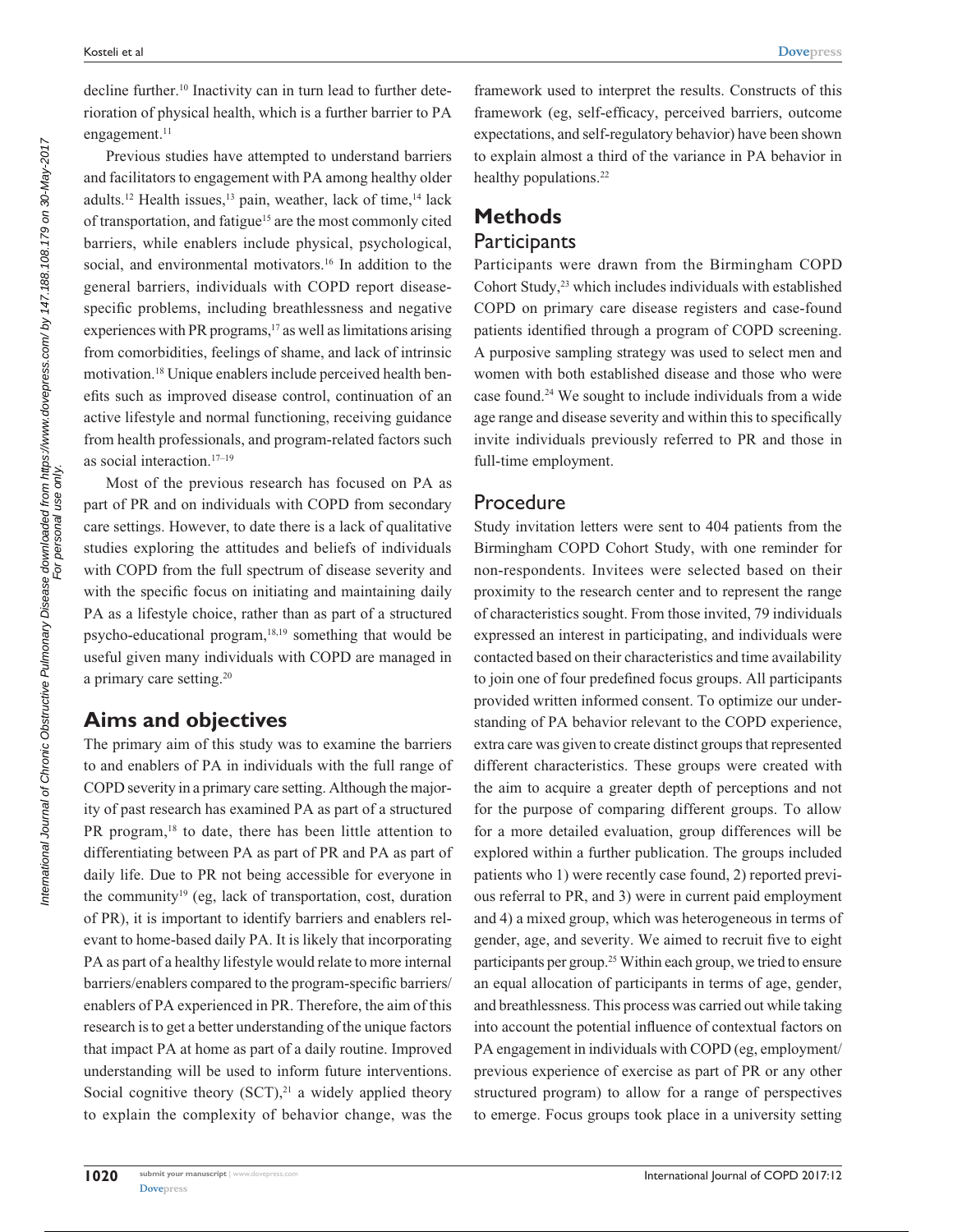during July 2014. Three of the researchers (MCK, NH, CR) conducted the focus groups with interchangeable roles, moderator and observer. Focus groups were audio recorded, with an average duration of ~90 minutes.

#### Interview guide

A semi-structured interview guide<sup>26</sup> was informed by SCT, with each question aimed at targeting its major components. The interview guide had been piloted with healthy older adults in a prior study<sup>14</sup> and was modified to reflect aims and population (eg, wording changes, provision of COPDspecific examples) for this study. Questions explored the perceived benefits of PA, views on the importance of setting PA goals, ways of incorporating PA into one's daily routine, obstacles faced when engaging in PA, and factors that made it easier to be active. Probes were used to extract more in-depth information (eg, "Help me to understand what you mean?").

## Data analysis

Focus group discussions were transcribed verbatim. Thematic analysis $27$  was undertaken by MCK in discussion with NH, CR, SEW, and JC. Quotations, referenced by participant grouping and Medical Research Council (MRC) score, were selected to illustrate themes and sub-themes and to ensure that the findings represent the participants' voices. As a method of triangulation of evidence, example quotes were presented and discussed in the group meetings with the primary investigators until consensus was reached on the coding frame. As no new themes emerged

#### **Table 1** Participants' characteristics

in the final group, data saturation was assumed.<sup>28</sup> Rather than using a preexisting coding framework, $2<sup>7</sup>$  the data were inductively analyzed to allow for new findings to emerge that did not necessarily fit within SCT. Data trustworthiness was maximized by reviewing and discussion of coding among the research team, reflection on random quotes, and researcher reflexivity.

## **Ethics**

Approval to conduct this study was obtained from the National Research Ethics Service (REC reference: 11/WM/0304).

## **Results**

## Participant characteristics

Twenty-six participants (15 male, 11 female) aged between 50 and 89 years took part in the four focus groups. A total of 42.3% of the participants had moderate-to-severe breathlessness (MRC grades 3–5) while they represented a range of severity in terms of airflow obstruction. Table 1 shows the distribution of participants in each focus group. Although overall there was a balance of participant characteristics across the different groups, there were some clear differences in the makeup of each of the focus groups. For instance, Group 1 is composed of younger and less impaired individuals compared to Group 4.

## Definitions of PA

Participants were asked to give a personally meaningful definition of PA, which encouraged them to reflect on their own understanding and experiences. The majority

| Characteristics   | Group I    | <b>Group 2 (Recently</b> | Group 3 | Group 4 |
|-------------------|------------|--------------------------|---------|---------|
|                   | (Employed) | diagnosed)               | (PR)    | (Mixed) |
| Age group, years  |            |                          |         |         |
| $50 - 59$         |            |                          |         |         |
| $60 - 69$         |            |                          |         |         |
| $70 - 79$         |            |                          |         |         |
| $80 - 89$         |            |                          |         |         |
| Sex               |            |                          |         |         |
|                   |            |                          |         |         |
| M                 |            |                          |         |         |
| MRC dyspnea score |            |                          |         |         |
| <b>MRCI</b>       |            |                          |         |         |
| MRC <sub>2</sub>  |            |                          |         |         |
| MRC3              |            |                          |         |         |
| MRC4              |            |                          |         |         |
| MRC5              |            |                          |         |         |

**Notes:** MRC1: Not troubled by breathlessness except on strenuous exercise; MRC2: Short of breath when hurrying or walking up a slight hill; MRC3: Walks slower than contemporaries on level ground because of breathlessness or has to stop for breath when walking at own pace; MRC4: Stops for breath after walking ~100 m or after a few minutes on level ground; MRC5: Too breathless to leave the house, or breathless when dressing or undressing. **Abbreviations:** PR, pulmonary rehabilitation; F, female; M, male; MRC, Medical Research Council.

International Journal of Chronic Obstructive Pulmonary Disease downloaded from https://www.dovepress.com/ by 147.188.108.179 on 30-May-2017<br>For personal use only International Journal of Chronic Obstructive Pulmonary Disease downloaded from https://www.dovepress.com/ by 147.188.108.179 on 30-May-2017 For personal use only.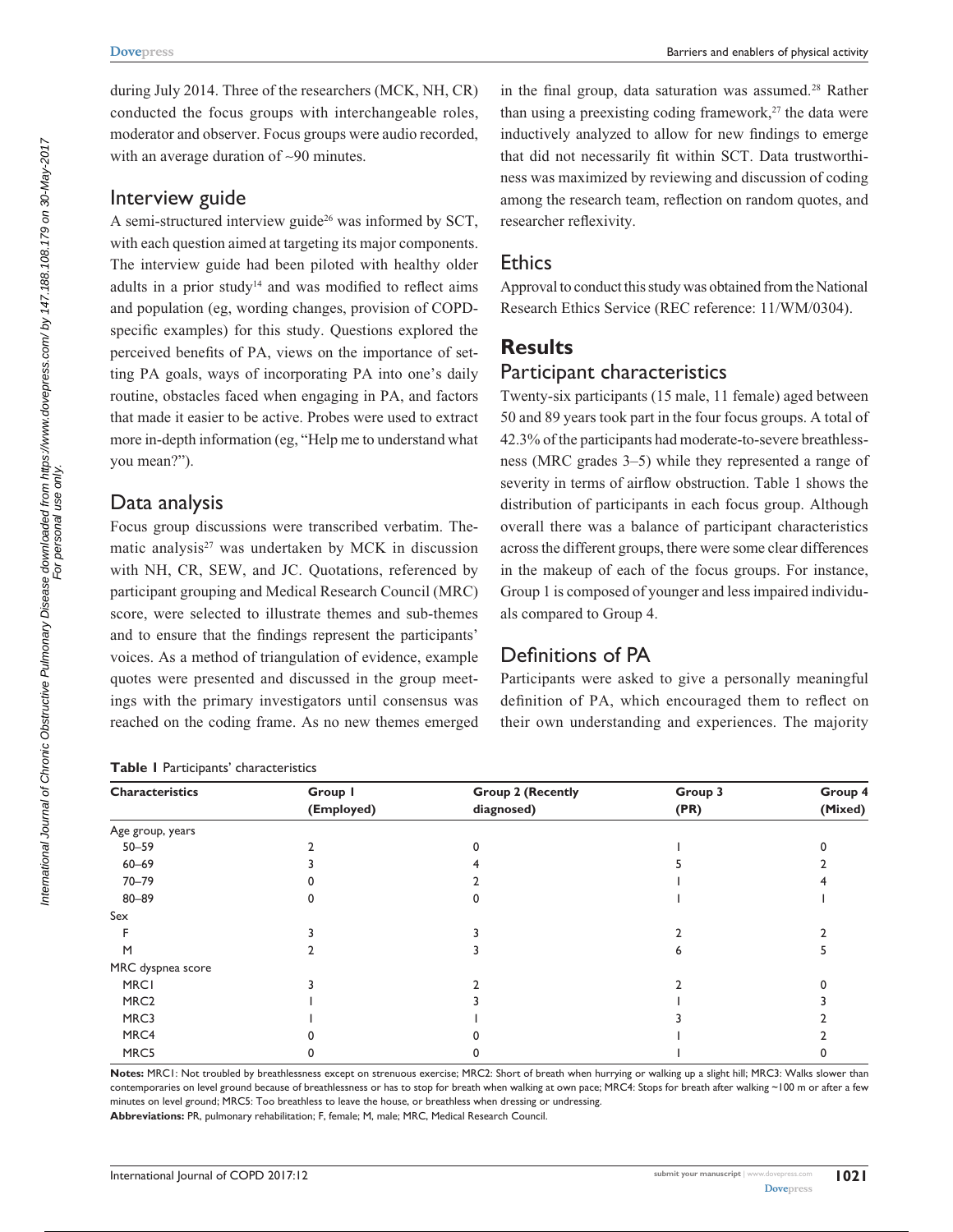International Journal of Chronic Obstructive Pulmonary Disease downloaded from https://www.dovepress.com/ by 147.188.108.108 179 on 30-May-2017<br>For personal use only International Journal of Chronic Obstructive Pulmonary Disease downloaded from https://www.dovepress.com/ by 147.188.108.179 on 30-May-2017 For personal use only. of the participants broadly defined PA as any lifestyle activity including walking, gardening, and housework, as part of their daily routine. For instance, one participant explained,

PA is anything that keeps me bending up and down, walking along, anything that makes me feel that I'm stretching my body in some way [Employed/MRC 2].

Although not a question that specifically guided the analysis, this personalized PA definition provides some context to the responses provided by the participants. After getting a sense of the personal meaning of PA, all the participants agreed to a common definition describing PA as "any activity with the goal of achieving fitness and health while it involves other lifestyle activities".

## Barriers and enablers to PA

The analysis identified two overall higher-order 1st level themes associated with PA: "barriers" (factors preventing engagement in PA) and "enablers" (factors encouraging engagement in PA). Within both higher-order themes, emerging 2nd level subthemes were defined as either personal (related to the individual) or social (external influences). Figures 1 and 2 summarize the resulting themes.

#### Personal barriers

Four 3rd level subthemes were identified, including physical limitations, psychological distress, lack of motivation, and negative attitudes/perceptions in relation to PA. Frequently, the participants discussed their health issues related to having COPD, including fatigue/recovery from breathlessness, mobility problems, and potential impact of weather conditions on breathing. Some participants felt unable to carry out PA as part of their daily routine due to a lack of stamina, stating, "So I'd like to be able to be more active but I haven't got the energy basically" [Employed/MRC 3]. Other participants focused on recovery time after PA,

If you look at an athlete who's just run, they're out of breath but they recover much quicker, that's the difference, their recovery time is much quicker than ours [PR/ MRC 5].

Also, many participants discussed breathlessness following activity, particularly if involving an incline or lifting, and



**Figure 1** Personal barriers and enablers. **Abbreviation:** PA, physical activity.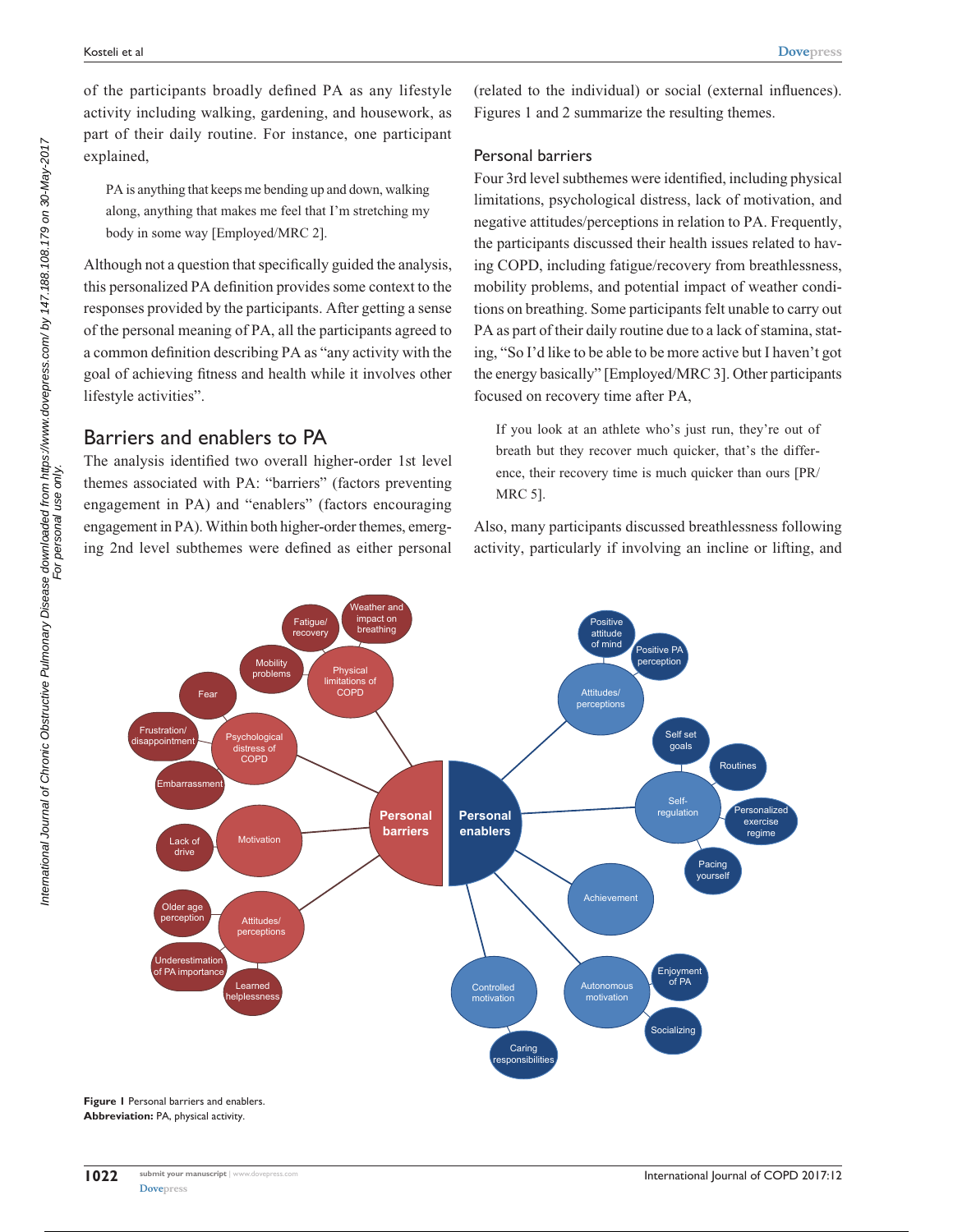



**Figure 2** Social barriers and enablers.

how this affected their mobility. One participant described, "I do the kitchen, clean down the woodwork and when you bend down and get up you're short of breath" [Mixed/ MRC 4]. Furthermore, adverse weather conditions (eg, wet, hot, cold, and damp air) were a major concern as they affected participants' breathing. One participant highlighted the issue,

That affects me quite a lot, it makes me a lot more breathless and I seem to get more pain as well in my chest with the cold weather [Employed/MRC 3].

In addition to their health issues, the majority of participants talked about the psychological impact of the physical limitations associated with their COPD, including embarrassment, fear, and frustration/disappointment. In some cases, participants felt ashamed, uncomfortable, or embarrassed when experiencing symptoms such as breathlessness and immobility in front of others, along the lines of

They see you out of breath or you're on a rollator, people do come up to you and say are you all right. You do get kind of embarrassed because you're only taking a breather you know but they just see you're in distress [PR/MRC 4].

Some participants reported concern when experiencing symptoms such as breathlessness or pain. One participant indicated how this felt,

When I first got the pains when I went up steps or walking up a hill, it used to actually frighten me a bit, I used to think oh god this is my heart or you know [Employed/MRC3].

Another participant while describing why PA was limited, commented,

I get panic attacks. They hit me at any time during the day; they are a growing influence on my life. I become desperate to try to move something off my chest that won't go. I'm fighting for breath [PR/MRC 3].

A few reported experiencing negative feelings and a lack of motivation to exercise due to the irreversible nature of their disease. A participant reported, "I find [it] frustrating that I'm not able to do what I want to do" [Mixed/MRC 2]. Participants' perception of their condition and ability to alter it defined their engagement in PA. A few participants spoke about not being in control of their condition. This feeling of being unable to change their situation and learned helplessness led them to believe that there was no point of engaging in PA. For instance, a participant said,

If your lungs are scarred, they can do nothing about that, so it's a state of mind so you think well it's done now, it's too late, you know, I'm not going to bother, my lungs are getting no better, but you won't get better so there's no big incentive [PR/MRC 4].

A number of participants perceived PA unnecessary, justifying their lack of activity by comparing themselves to others who, although they exercised, were less healthy than themselves. For example, a participant said,

I don't think they're any fitter. I have got a large circle of friends and a lot of them go to the gym. One is mad keen cyclist, he goes for miles and miles and as I say I don't do anything, but I'm the only one that don't take any pills, I am in better condition than they are [recently case found/ MRC 1].

Some participants perceived that exercise is not necessary in older age and supported their argument with the belief of not wanting to overdo it as you get older. One participant commented,

So why do we need to do all this exercising at our age now, I don't really think you can get a massive amount of benefit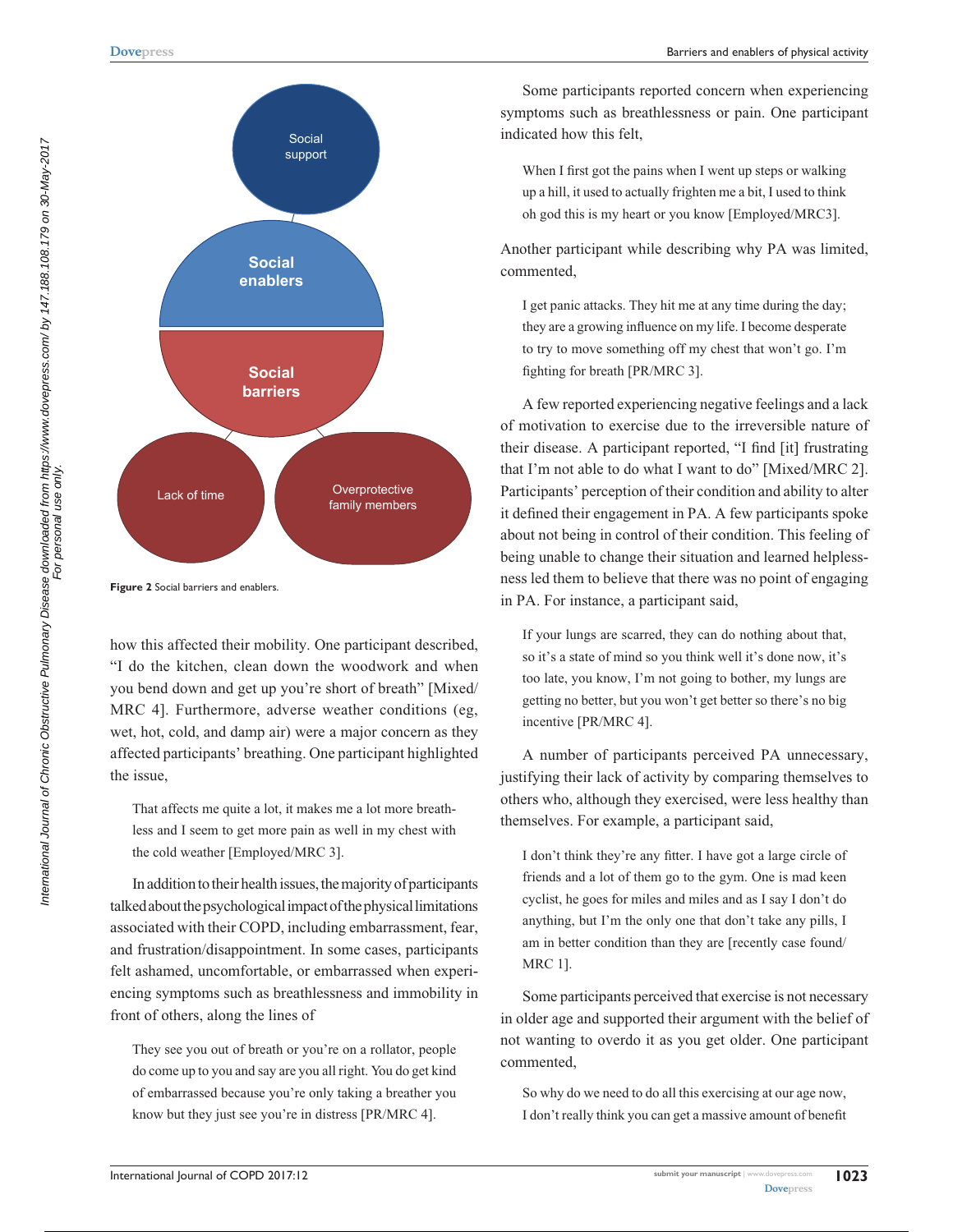at our age. Younger people yes, but our age no [recently case found/MRC 1].

Several participants discussed having no motivation to engage in PA. For instance, a participant described,

I can't motivate myself to do physical exercise. I've done it when I was younger, yoga and things like that but now, I just don't want to [recently case found/MRC 2].

#### Social barriers

This category consisted of two subthemes, overprotective family members and lack of time. A few participants discussed having family members who do everything for them, with the constant offer of help discouraging them from engaging in PA,

My husband takes me everywhere and he does everything, he won't let me do anything though […] It is a problem when somebody is over-protective [PR/MRC 4].

Several other participants, mainly those in employment, perceived a lack of time to engage in exercise, reporting, "If I didn't work so many hours then I'd have more hours to put aside for activity" [Employed/MRC 3].

#### Personal enablers

Five 3rd level subthemes were identified, each consisting of further subthemes: autonomous motivation, controlled motivation, attitudes/perceptions, self-regulation, and achievement. Participants described pursuing PA because of personal interests and values. For instance, one of the most frequently reported reasons for engaging in PA was that it was pleasurable. A participant said, "While I'm doing it I'm in heaven, I'm on another planet, it makes you relax" [Employed/MRC 1]. An equally frequent reason for pursuing PA was the importance of meeting other people through engagement in PA. A participant stated,

I'm motivated by the social side, the people I meet with or play. I'll play any sport just for the social side of it; yeah I do enjoy that, that's a motivation [Employed/ MRC 1].

However, many participants reported engaging in PA due to ongoing obligations such as having to take care of another family member or a pet. Thus, external influences compelled them to be active along the lines of,

If it was just me on my own sitting there with the dog, the dog wouldn't go anywhere, end of story. So there's an element of that as well [PR/MRC 3].

At the same time people's opinions of COPD and how it affects them fundamentally influenced their behavior and therefore their ability to engage in PA. A few participants recognized the importance of normalizing their condition and aiming for a regular life. Keeping a positive attitude about their condition helped them cope with related stresses and strains resulting in a brighter outlook on life, along the lines of, "Looking on the bright side of life and having a sense of humour" [Mixed/MRC2]. Another participant tried to downgrade the magnitude of the problem and disregard COPD symptoms, to the point that he denied his condition, "It never affects me; I might as well not have COPD because I don't think I've got it" [PR/MRC 2]. Thus, denying their lung problems seemed to be a defense mechanism to cope with their disease.

The belief that PA can positively affect COPD appeared to be a motivational factor,

I think if you're improving your cardiovascular health overall PA is bound to help you to manage the symptoms of COPD [recently case found/MRC 1].

Several self-regulatory strategies were employed by participants to incorporate PA into their daily lives while adjusting to the nature of their condition. The majority of participants described setting their own goals for PA, which motivated them and provided an incentive. For example, a participant stated,

I have the idea in my mind if it's less than two miles or up to two miles I will walk rather than take the car or the bike [recently case found/MRC 1].

Another important strategy for many of the participants was establishing a habitual behavior. A participant described,

Over the years I got in the habit of getting out of bed at 6 o'clock in the morning, going downstairs, making me and my wife a cup of tea and taking it back again and then going down and repeating the exercise. So that's sort of a very early morning routine which is something I don't think I can give up because it's part of my life which has to be done [PR/MRC 3].

As a way to facilitate initiation of PA and incorporating exercise into their daily lives, many participants recognized their individuality and identified an activity that they felt comfortable doing. For instance,

I use my weights. Because I'm not walking, I'm not moving, I can do my exercises and I feel comfortable with that; I do it every day [PR/MRC 4].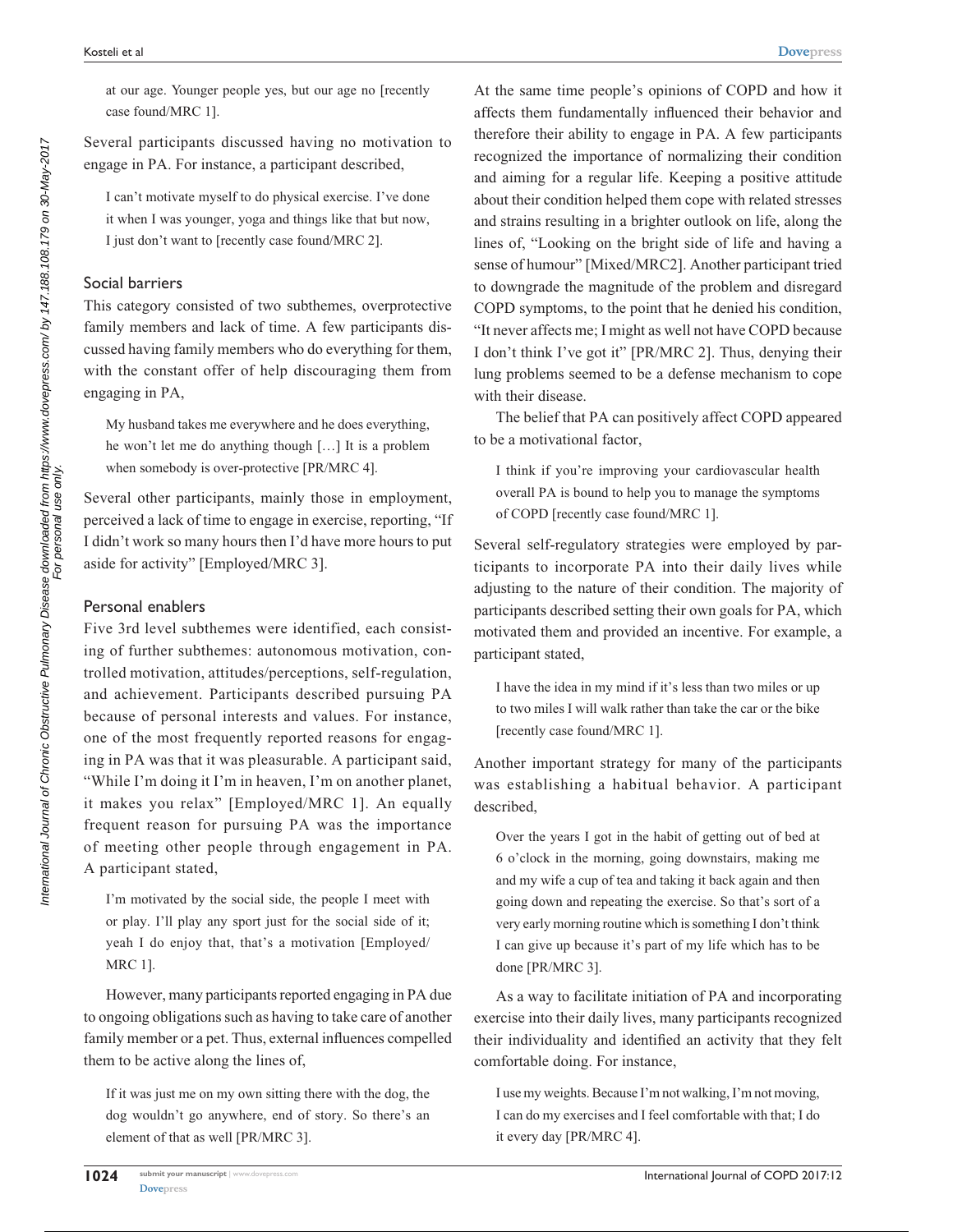Other participants adopted a slower pace when engaging in PA allowing them to continue their activities, while managing their symptoms,

I do most of things that I used to do but I find that I do have to keep stopping because I get breathless with all the housework and things […] I do try to do most things that I do just at a slower pace sometimes [Employed/MRC 1].

The majority of participants experienced feelings of satisfaction and fulfillment whenever they were able to set a PA goal and achieve it. Such positive reinforcement was an important facilitator, motivating them to maintain PA,

 I'll go somewhere where there might be a bit of walking in it as well and I feel as though I've achieved something, which is great [Employed/MRC 1].

#### Social enablers

Social support, referring to social and environmental factors that are somewhat beyond an individual's control, was discussed as an important enabler of PA behavior. Feeling understood and encouraged to be physically active by partners, friends, and people with similar issues motivated some to become more active. For instance, a participant reported,

I also think that support from family, ie, your partner, husband, or wife, is pretty important on a day-to day routine. My wife might say to me, nice day out, so you fancy taking the dog for a walk in the park […] there's a backing there [PR/MRC 3].

## **Discussion**

This is the first qualitative study underpinned by SCT to focus on the barriers and enablers to PA in individuals with the full range of COPD severity in a primary care setting. Our study expands on previous research<sup>18,19</sup> by examining the reasons that motivate and hinder individuals with COPD to engage in daily PA and provides a new insight into how several contextual factors (eg, different degrees of breathlessness, onset of disease, employment status) can influence PA engagement.

Despite some similarities with previous research, our study differs in several respects from the existing literature (Table 2). For instance, Hartman et al<sup>18</sup> recruited a large heterogeneous sample from a secondary care population, while our study focused exclusively on the primary care setting that contains a broader range of COPD patients. Furthermore, the description of data collection and analysis was limited in the study of Hartman et al, with the interviews not audiotaped

| Study                     | Aim/question          | Sample population<br>characteristics | Design and methods           | Results: main barriers<br>identified | Results: main enablers<br>identified                        | themes of study<br>Conclusion and |
|---------------------------|-----------------------|--------------------------------------|------------------------------|--------------------------------------|-------------------------------------------------------------|-----------------------------------|
| horpe et al <sup>19</sup> | To identify barriers  | $\bullet$ 28 people (male = 22)      | Qualitative                  | Three main barriers identified       | Three main enablers identified                              | Conclusion: importance            |
|                           | and enablers of       | $\bullet$ Mean age =71.9 years       | 28 semi-structured telephone | with relevant subcategories:         | with relevant subcategories:                                | of individualized targeted        |
|                           | PA 2 months after     | Mild $(n=2)$                         | interviews                   | I. The self:                         | I. Social:                                                  | approach                          |
|                           | hospital admission in | Moderate (n=5)                       | Content analysis             | a. Advancing age                     | a. Support (eg, family/friends)                             | Most commonly                     |
|                           | people with COPD      | Severe (n=21)                        |                              | b. Lack of access to oxygen          | b. Keep to a routine (ADL,                                  | reported barrier: poor            |
|                           |                       | • Average length of stay in          |                              | therapy                              | eg, shopping and errands)                                   | health                            |
|                           |                       | hospital: 6.61 days                  |                              | c. Negative experiences of           | c. Extracurricular activities                               | Further research needed           |
|                           |                       | · Australian sample                  |                              | PR (eg, lack of follow-up/           | (eg, hobbies)                                               | on enabling strategies            |
|                           |                       |                                      |                              | intensity)                           | 2. Personal (individual centric):                           | for participation in PA           |
|                           |                       |                                      |                              | 2. Health:                           | a. Feeling better (eg, positive                             | Limitation: limited               |
|                           |                       |                                      |                              | a. Comorbidities                     | outcomes from participation                                 | generalizability                  |
|                           |                       |                                      |                              | b. Physical injury or sickness       | in PA and PR)                                               |                                   |
|                           |                       |                                      |                              | (eg, back pain)                      | b. Goal setting and self-                                   |                                   |
|                           |                       |                                      |                              | 3. Environment:                      | motivation                                                  |                                   |
|                           |                       |                                      |                              |                                      | a. Surroundings (eg, effect of 3. Access (eg, equipment and |                                   |
|                           |                       |                                      |                              | weather)                             | health professionals)                                       |                                   |
|                           |                       |                                      |                              | b. Transport/finance                 |                                                             |                                   |

**[Dovepress](www.dovepress.com)**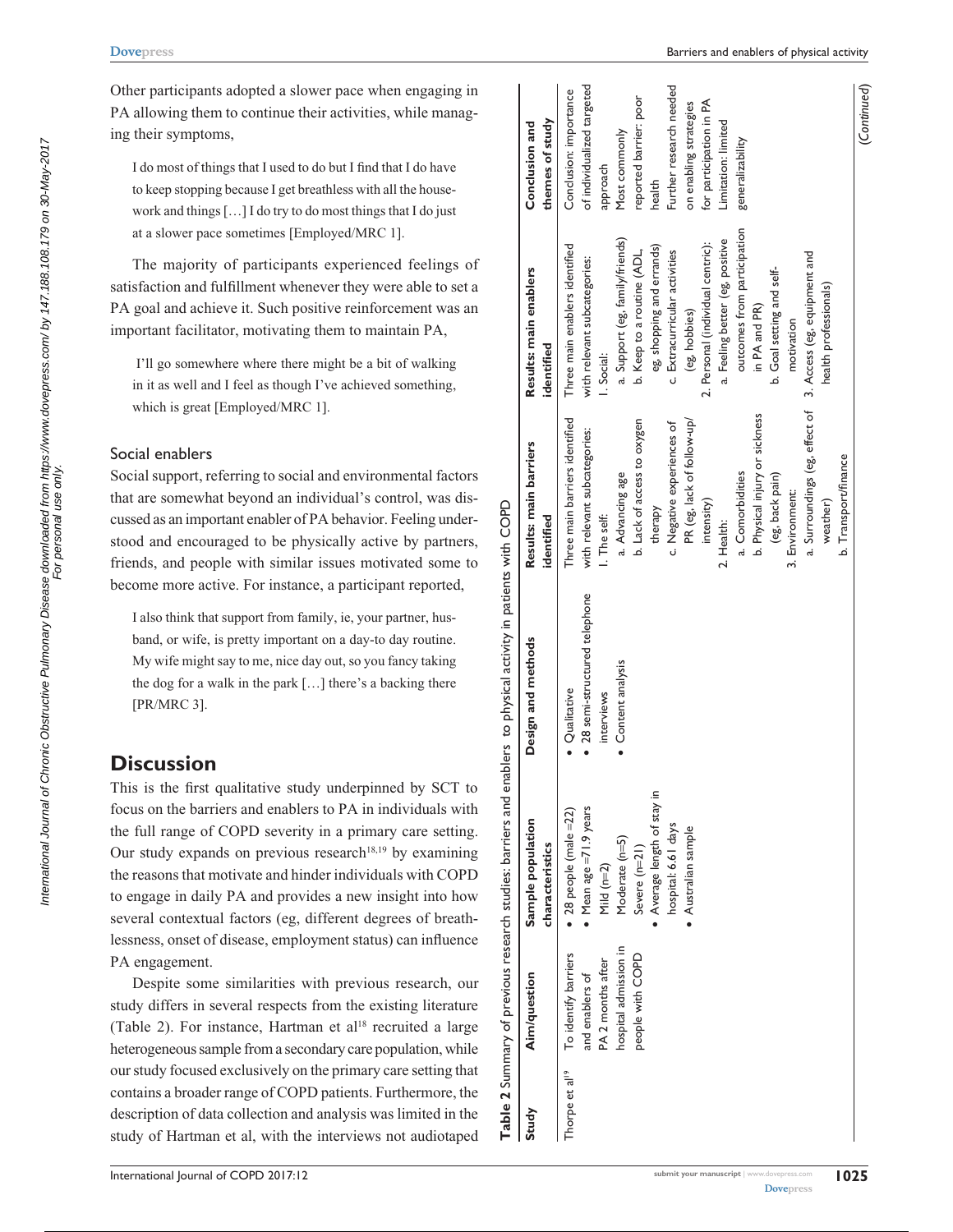| l<br>。<br>。<br>֚֚֚֬<br>ļ<br>j<br>Í<br><b>ַ</b><br>ד<br>Ì<br>j<br>Í<br>I<br>i<br>ī<br><b>Intern</b> |
|----------------------------------------------------------------------------------------------------|
|----------------------------------------------------------------------------------------------------|

| Study                       | Aim/question                            | Sample population<br>characteristics        | Design and methods                                                | Results: main barriers<br>identified                               | Results: main enablers<br>identified                        | themes of study<br>Conclusion and                |
|-----------------------------|-----------------------------------------|---------------------------------------------|-------------------------------------------------------------------|--------------------------------------------------------------------|-------------------------------------------------------------|--------------------------------------------------|
| Amorim et al <sup>31</sup>  | To evaluate the                         | COPD group: 40 patients                     | Cross-sectional study<br>$\bullet$                                | Barriers identified:                                               | Enablers are not actively identified                        | Conclusion: patients                             |
|                             | ability of COPD                         | treated at a pulmonary                      | · mMRC to determine severity of                                   | I. Lack of time                                                    | in this study                                               | with COPD are less                               |
|                             | patients to perform                     | outpatient clinic (male =22)                | baseline dyspnea                                                  | 2. Social influences                                               | But                                                         | active than healthy adults                       |
|                             | ADL, to identify                        | Mean age =64.4 years                        | Triaxial accelerometer to                                         | 3. Lack of energy                                                  | Suggestions offered to overcome                             | Most commonly                                    |
|                             | barriers that prevent                   | Control group (spouses                      | measure PA                                                        | 4. Lack of willpower                                               | the identified barriers:                                    | reported barriers: lack                          |
|                             | these individuals from                  | of the COPD patients and                    | Questionnaire to assess PA                                        | 5. Fear of injury                                                  | Greater encouragement                                       | of infrastructure, lack                          |
|                             | performing ADL,                         | other individuals treated at                | barriers (based on US CDC                                         | 6. Lack of ability                                                 | More resources                                              | of willpower, and social                         |
|                             | and to examine the                      | the clinic): 40 healthy elderly             | recommendations)                                                  | 7. Lack of infrastructure                                          | Education among family<br>$\bullet$                         | influences                                       |
|                             | association between                     | individuals (male $=$ 19)                   | LCADL scale<br>$\bullet$                                          |                                                                    | members regarding disability                                |                                                  |
|                             | activity levels and                     | Mean age =66.7 years                        | 6MWT                                                              |                                                                    |                                                             |                                                  |
|                             | <b>barriers</b>                         | · Brazilian sample                          |                                                                   |                                                                    |                                                             |                                                  |
| Hartman et al <sup>18</sup> | perceived reasons for<br>What are the   | II5 people (male =78)<br>Mean age =65 years | Observational study with<br>qualitative element<br>$\bullet$      | be physically active (barriers to<br>Four perceived reasons not to | be physically active (enabling<br>Four perceived reasons to | Conclusion: importance                           |
|                             |                                         |                                             |                                                                   |                                                                    |                                                             | of increasing self-efficacy                      |
|                             | people with COPD<br>to be physically    | Mild to very severe COPD<br>Dutch sample    | Semi-structured interviews<br>Triaxial accelerometer<br>$\bullet$ | I. Poor weather (reported by<br>improved health):                  | I. Health benefits (reported by<br>improved health):        | and tailoring the type<br>of activity instead of |
|                             |                                         |                                             |                                                                   |                                                                    |                                                             |                                                  |
|                             | active or sedentary?                    | Exclusion criteria: serious                 | (to measure PA)                                                   | 48% of participants)                                               | 65% of participants)                                        | a standardized PA                                |
|                             | Are those reasons                       | active diseases or treated                  | Spirometry<br>$\bullet$                                           | 2. Health problems (43%)                                           | Enjoyment (44%)<br>$\overline{\mathbf{r}}$                  | program                                          |
|                             | related to the actual                   | for an exacerbation during                  | mMRC (to assess dyspnea<br>$\bullet$                              | 3. Lack of intrinsic motivation                                    | 3. Continuation of an active                                | Themes: consistent                               |
|                             | measured level                          | previous 2 months                           | severity)                                                         | (11%)                                                              | lifestyle in the past (28%)                                 | with previous studies;                           |
|                             | of PA?                                  |                                             | Two 6MWT <sub>s</sub><br>$\bullet$                                | 4. Positive social support (50%)                                   | 4. Functional reasons (26%)                                 | enjoyment as motivation                          |
|                             |                                         |                                             | · Inductive content analysis                                      |                                                                    |                                                             | for PA is a key new                              |
| Mathar et al <sup>29</sup>  |                                         | Seven qualitative studies                   | Metasynthesis of previous                                         | Four barriers identified in                                        | N/A to paper                                                | Although: similar themes<br>theme in this study  |
|                             | To explore reasons<br>why patients with | included in review (two from                | qualitative studies                                               | patients declining rehabilitation:                                 |                                                             | identified among the                             |
|                             |                                         |                                             |                                                                   |                                                                    |                                                             |                                                  |
|                             | COPD decline PR                         | Australia, five from UK)                    | Metaethnography                                                   | I. The referral process:                                           |                                                             | seven studies                                    |
|                             |                                         | Inclusion criteria:                         | Five studies face-to-face<br>$\bullet$                            | a. Attitude of health care                                         |                                                             | However: different aim                           |
|                             |                                         | · Qualitative studies published             | interview                                                         | professional                                                       |                                                             | of the studies and varied                        |
|                             |                                         | in English                                  | One study telephone interview                                     | b. Lack of information about                                       |                                                             | definitions                                      |
|                             |                                         | Studies with a patient                      | One mixed study (both face-to-                                    | the process of referral                                            |                                                             | Conclusion: make PR                              |
|                             |                                         | perspective                                 | face interview and telephone                                      | and follow-up                                                      |                                                             | more accessible:                                 |
|                             |                                         | Exclusion criteria:                         | interview)                                                        | 2. Transportation and its                                          |                                                             | a. At more flexible times                        |
|                             |                                         | · Reviews                                   |                                                                   | financial burden (eg, no car                                       |                                                             | b. In patients' homes                            |
|                             |                                         | · Intervention studies                      |                                                                   | or inability to use public                                         |                                                             | c. Transportation                                |
|                             |                                         | · Lack of patient perspectives              |                                                                   | transport)                                                         |                                                             | Most commonly                                    |
|                             |                                         | Qualitative with high                       |                                                                   | 3. Perception of health and self                                   |                                                             | reported barriers:                               |
|                             |                                         | dropout or non-completion                   |                                                                   | $\frac{d}{d}$<br>(eg, feelings of being too                        |                                                             | the referral process,                            |
|                             |                                         |                                             |                                                                   | or ill to participate)                                             |                                                             | transport problems, and                          |
|                             |                                         |                                             |                                                                   | 4. Other obligations or                                            |                                                             | self-perceptions                                 |
|                             |                                         |                                             |                                                                   | priorities (eg, care-giving,                                       |                                                             |                                                  |
|                             |                                         |                                             |                                                                   | pet care, or afraid to leave                                       |                                                             |                                                  |
|                             |                                         |                                             |                                                                   | house unattended)                                                  |                                                             |                                                  |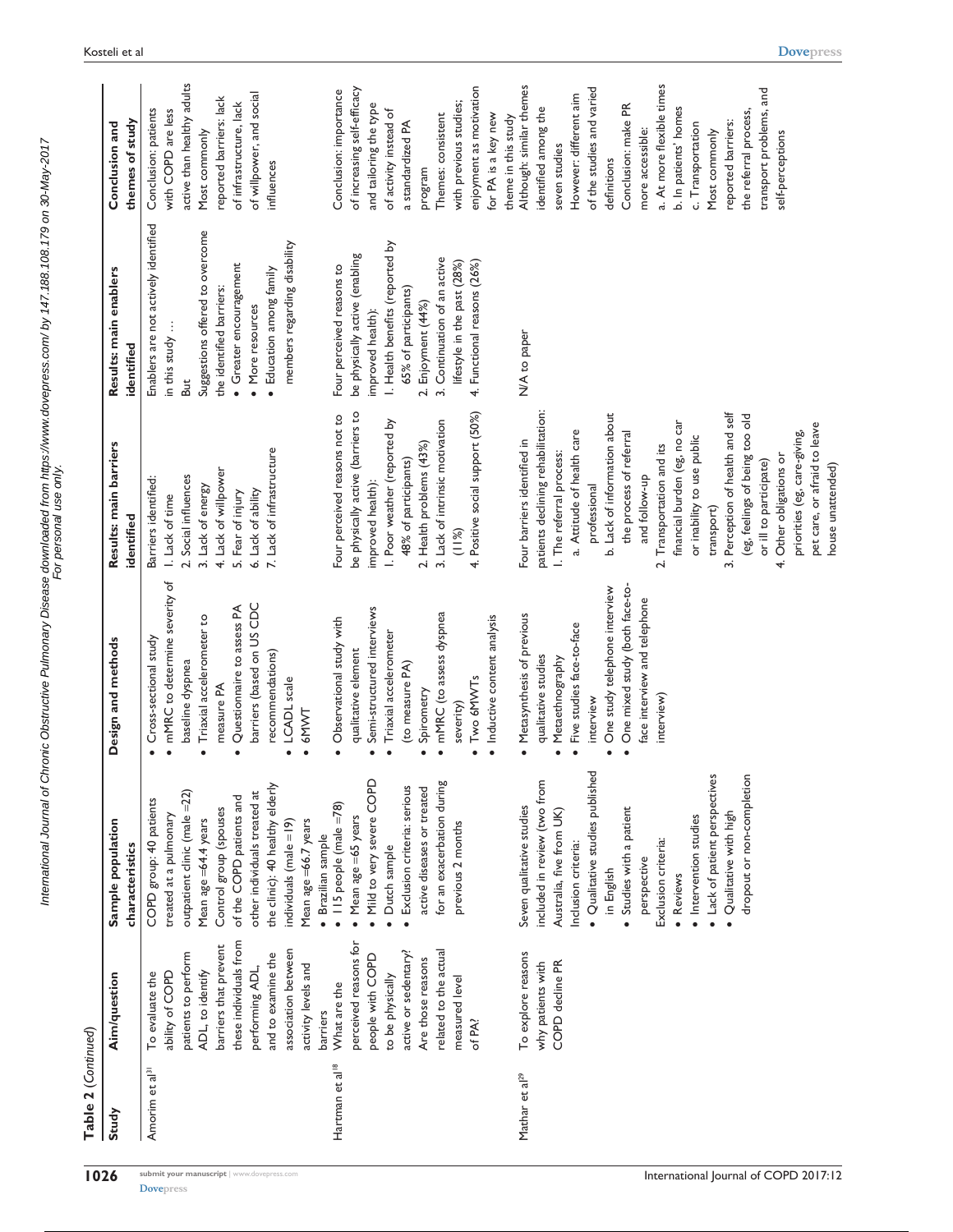| Table 2 (Continued)          |                                                                                                                                           |                                                                                                           |                                                                                                                                                       |                                                                                                                                                                                                                                                                                                                                                                                                                                                                   |                                                                                                                                                                                                                                                                                                                                                                                                                                                                  |                                                                                                                                                                                                                                                                            |
|------------------------------|-------------------------------------------------------------------------------------------------------------------------------------------|-----------------------------------------------------------------------------------------------------------|-------------------------------------------------------------------------------------------------------------------------------------------------------|-------------------------------------------------------------------------------------------------------------------------------------------------------------------------------------------------------------------------------------------------------------------------------------------------------------------------------------------------------------------------------------------------------------------------------------------------------------------|------------------------------------------------------------------------------------------------------------------------------------------------------------------------------------------------------------------------------------------------------------------------------------------------------------------------------------------------------------------------------------------------------------------------------------------------------------------|----------------------------------------------------------------------------------------------------------------------------------------------------------------------------------------------------------------------------------------------------------------------------|
| Study                        | Aim/question                                                                                                                              | Sample population<br>characteristics                                                                      | Design and methods                                                                                                                                    | Results: main barriers<br>identified                                                                                                                                                                                                                                                                                                                                                                                                                              | Results: main enablers<br>identified                                                                                                                                                                                                                                                                                                                                                                                                                             | themes of study<br>Conclusion and                                                                                                                                                                                                                                          |
| Thorpe et al <sup>17</sup>   | barriers and enablers,<br>associated with their<br>To identify potential<br>programs, including<br>participation in PA<br>$\widetilde{E}$ | II studies (eight qualitative,<br>Systematic review based on<br>three quantitative)                       | evaluated the methodological<br>quality of the chosen papers<br>using the McMaster critical<br>Reviewers independently<br>appraisal tool<br>$\bullet$ | that smokers were less likely<br>I. Personal issues (eg, anxiety/<br>Six barriers to participation in<br>(eg, comorbid conditions)<br>Smoking (studies showed<br>to have high attendance<br>Changing health status<br>5. Program related (the<br>(eg, weather/finance)<br>fear about exercise)<br>influence of medical<br>PA and PR programs:<br>External factors<br>4. Lack of support<br>(motivational)<br>practitioners)<br>at PR)<br>$\overline{a}$<br>m<br>ف | Seven enablers for participation in<br>2. Personal attributes and perceived<br>5. Program-centric enablers (safe<br>health benefits (persistence and<br>environment and quality care)<br>6. Professional support (before,<br>during, and after treatment)<br>4. Control of condition (goal<br>3. Social support (network<br>I. Personal drivers (self-<br>formed through PR)<br>PA and PR programs:<br>7. Goal setting<br>motivation)<br>positivity)<br>setting) | Conclusion: identifies an<br>benefits of PR, but poor<br>implementation of PR in<br>in delivering treatment:<br>evidence-practice gap<br>incremental enablers<br>Themes: motivation<br>support the health<br>and goal setting as<br>good evidence to<br>clinical practice. |
| Sohanpal et al <sup>30</sup> | To explore factors<br>affecting patient<br>COPD support<br>participation in<br>programs                                                   | synthesis on 10 of 12 studies<br>Studies included from 1984<br>Thematic framework<br>to 2015<br>$\bullet$ | Theoretical frameworks used:<br>a. "Attitude-social influence-<br>external barriers" model<br>b. "Self-regulation" model<br>• Qualitative synthesis   | 3. Intervention representations<br>the program as positive or<br>perception of the support<br>I. Attitude (perception of<br>and family members in<br>(a positive or negative<br>influence of the health<br>Three main barriers and<br>professionals, friends,<br>Social influences (the<br>positive or negative<br>program on offer)<br>participation)<br>negative)<br>enablers:<br>ς.                                                                            | negative perception/experience<br>considered a barrier or enabler<br>dependent on its positive or<br>All three themes can be                                                                                                                                                                                                                                                                                                                                     | participation in programs<br>the participant's attitude<br>is largely influenced by<br>they are subjected to<br>and social influences<br>Conclusion: patient                                                                                                               |
|                              |                                                                                                                                           | Abbreviations: PA, physical activity; PR, pulmonary rehabilitation; ADL, activities                       |                                                                                                                                                       |                                                                                                                                                                                                                                                                                                                                                                                                                                                                   | of daily living; mMRC, modified Medical Research Council; LCADL, London Chest Activity of Daily Living; 6MWT, 6-minute walk test; N/A, not applicable.                                                                                                                                                                                                                                                                                                           |                                                                                                                                                                                                                                                                            |

International Journal of Chronic Obstructive Pulmonary Disease downloaded from https://www.dovepress.com/ by 147.188.108.179 on 30-May-2017<br>For personal use only International Journal of Chronic Obstructive Pulmonary Disease downloaded from https://www.dovepress.com/ by 147.188.108.179 on 30-May-2017 For personal use only.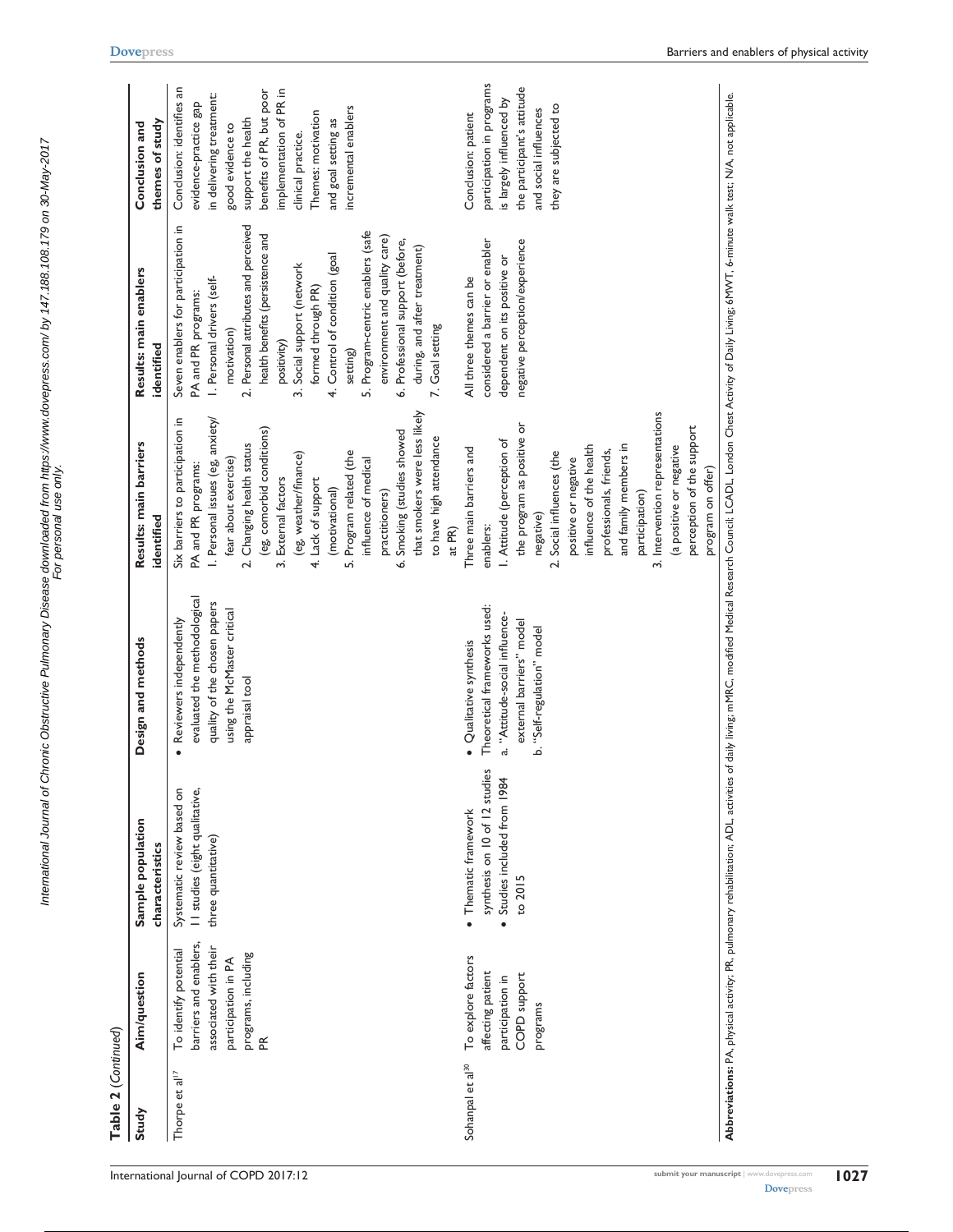and transcribed verbatim, raising concerns with respect to trustworthiness and accuracy of the interview data.

A more recent study by Thorpe et  $al<sup>19</sup>$  examined the barriers to PA 2 months following a hospital admission. The participants had severe COPD, and the emphasis was on PR rather than PA during daily life. While recent reviews have investigated the reasons for poor adherence or dropout of PR, this has not until now been extended to include participation in PA as part of daily life.<sup>29,30</sup> One study that did focus on the barriers specific to activities of daily living was a crosssectional study from Brazil.<sup>31</sup> The study demonstrated an association between social influences, lack of infrastructure, and lack of willpower and lower PA among people with COPD. Table 2 includes a detailed comparison of findings from previous studies on the barriers and enablers of PA in individuals with COPD.

#### **Barriers**

The majority of barriers were related to the nature of the disease. A key barrier that emerged in this study was physical limitations and constrained mobility. Consistent with previous studies, our findings indicate the importance of mobility for participation in PA. Specifically, many participants reported difficulty with certain types of activities such as those conducted on an incline (eg, walking up the stairs). Our findings support previous research indicating that COPD-related symptoms are a barrier to patients participating in PA19 and that poor weather has a significant impact on breathlessness and health status.18

Although most research in patients with COPD has focused on environmental/situational barriers out of an individual's control, that are relevant to the PR program<sup>18</sup> (eg, PR program intensity, length of PR, transport, parking issues, financial difficulties, weather, PR setting), our study focused on more internally perceived barriers that are within an individual's control and relate to daily life PA (eg, emotions, attitudes/perceptions, motivation). Novel data emerging from this study include the psychological and emotional impact of COPD, with participants expressing embarrassment, frustration, and disappointment at their inability to engage in PA. Existing research on the psychological distress associated with COPD is limited and focuses mostly on clinical symptoms such as depression.<sup>32</sup> Furthermore, fear of breathlessness emerged as one of the main reasons for low PA levels among our sample, which may reflect participants' lack of confidence in managing breathing difficulties. These findings are in line with previous research, which has indicated shame<sup>18</sup> and fear<sup>18,33</sup> to be related to low levels of PA in

individuals with COPD. Our findings support the rationale for developing personalized PA regimes, commencing at a level that is comfortable for the individual and gradually increasing in intensity/duration.

Another unique barrier that emerged in this study was related to low outcome expectations and disregard of the potential benefits of PA. These attitudes may be related to fear of breathlessness and a lack of confidence in the ability to be active. Such attitudes were reinforced by negative self-imposed beliefs of being too old to exercise and perceived lack of control with feelings of resignation to having COPD. Whereas past research has pointed out that negative outcome expectations (eg, fatigue, exacerbation of COPD symptoms) can discourage individuals with COPD from engaging in PA,<sup>18</sup> this study revealed that individuals with COPD tend to undermine the importance of PA as a way of improving their condition. The negative perception of PA along with their feeling of being helpless and not being able to control their condition can affect their outcome expectations. Health practitioners may usefully consider individuals' beliefs and explore ways to assist them to realize the positive impact of PA on their disease.

#### Enablers

We found that attitudes toward COPD, perceptions of disease impact, and beliefs that PA is beneficial appear to be important determinants of engagement in PA in this primary care population. Our finding that enjoyment promotes PA is in line with previous research, highlighting the importance of intrinsic motivation in facilitating PA.34,35 Controlled motivation (eg, PA as part of taking care of a family member) was also expressed as a stimulus to being active, although previous research suggests that this is associated with less positive psychological well-being and lower psychological need satisfaction compared to autonomous motivation.<sup>34</sup> Thus, identifying and promoting pleasurable activities are important in encouraging individuals with COPD to become more physically active.

A unique feature of this study is that the participants described a range of self-regulatory strategies to manage their symptoms and motivate themselves to remain physically active (eg, keeping to a routine, having a personalized regime, and adopting a slower pace), whereas past research has primarily focused on goal setting as a way of regaining control of their condition.18 Although the participants in our study recognized PA as a method of achieving the goals they set for themselves, this was not their only coping strategy. Thus, self-regulating their behavior overall emerged as an important predictor of PA engagement.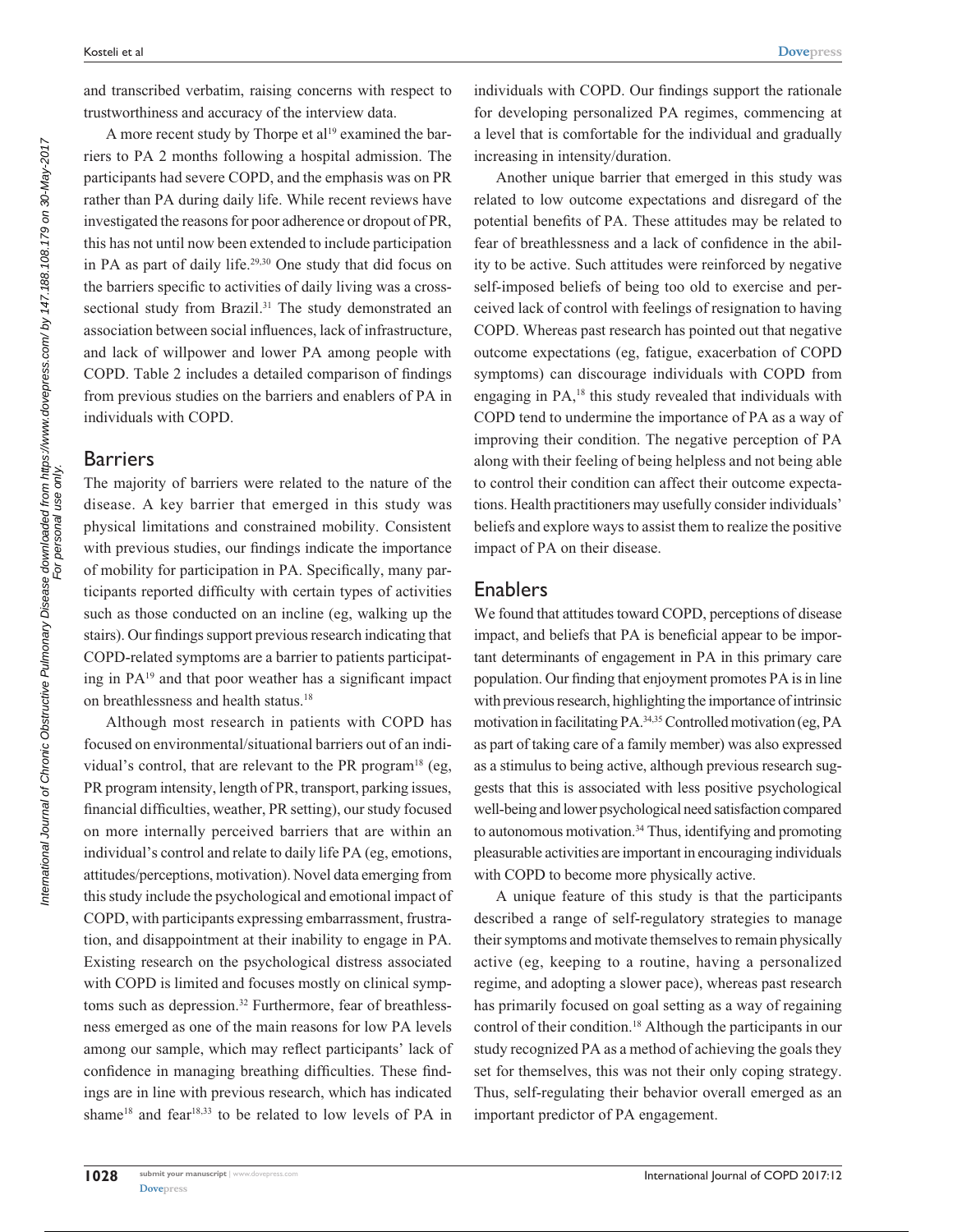The feeling of accomplishment gained from engaging in PA is an important source of self-efficacy<sup>21</sup> for individuals with COPD who appeared to use PA as a mechanism to cope with the feeling of lack of control. Because of the irreversible nature of COPD, this finding suggests that individuals can benefit from successful experiences with PA. Past research has also identified sense of achievement as a personal attribute associated with higher levels of engagement in PA as part of PR. However, in our study, the sense of achievement derived from being able to achieve a personally meaningful goal and not as an outcome of participating in PR. Another important social cognitive factor impacting on PA levels was the social aspect associated with some activities.<sup>21</sup> Socializing with other people seems to have a beneficial impact on PA engagement in individuals with COPD who might feel socially isolated.<sup>36</sup> This finding is consistent with previous research that indicates the importance of emotional support and company as facilitators for PA engagement.<sup>18</sup>

#### Strengths and limitations

This study is one of the few to examine the factors that inhibit and facilitate engagement in PA in a primary care COPD population underpinned by SCT. The qualitative approach allows for an in-depth understanding of the beliefs that individuals with COPD hold when it comes to changing their health behavior. While previous studies focused on external barriers such as lack of time, lack of transportation, or issues specific to interventions such as  $PR<sub>19,29,30</sub>$  we identified personal barriers related to perceptions, motivation, and attitudes toward PA. Developing future interventions according to a more holistic understanding of barriers and enablers of engagement in PA could increase attendance and adherence rates among COPD patients.

Creating distinct groups was another unique methodological feature of this study, which allowed several themes to emerge associated with specific contextual factors (eg, degree of breathlessness, onset of disease, employment status). Given the complexity of COPD and the importance of engagement in PA in patients with COPD, it is important to identify context-specific barriers, eg, working and design interventions that can enable these individuals overcome these barriers.

With the majority of participants having mild to moderate COPD, these findings may not reflect the views of those with more severe disease. Caution should also be used when interpreting the data, as it is possible that this study attracted a unique population with certain characteristics. As participants were recruited by invitation, accounting for self-selection bias is important. For instance, it is possible that people who did

not volunteer to participate had no interest in PA or had more severe symptoms and mobility problems that interfered with their PA levels. As the topic guide of this study was based on the SCT framework, it is possible that the participants responded in ways supporting SCT. It is possible that using a different theoretical approach may have led to the emergence of different themes.

## **Conclusion and recommendations**

The results are in accordance with SCT and emphasize the importance of self-efficacy in achieving health behavior change and suggest that improving a patient's adherence to PA can happen by building up the participant's confidence. Those who feel confident in their ability to manage their symptoms and overcome barriers associated with their condition are more likely to self-regulate their behavior so as to incorporate PA into their daily lives. Moreover, the perceptions that individuals with COPD hold about the importance of incorporating PA into their lives and the benefits associated with it can influence PA participation. Individuals with COPD are more likely to engage in PA when they expect more positive outcomes from PA, and they believe it will improve disease management.

Our results also confirm self-regulation as one of the most influential social cognitive variables for changing health behavior.<sup>21</sup> Accounting for individual differences in self-regulation is an important consideration when designing PA interventions. Thus, the findings suggest that health practitioners should help individuals with COPD to set their own personal goals, establish a daily routine, engage in personalized PA that recognizes their individual needs, and develop their own pace to complete PA.

Using SCT as a theoretical framework to understand the reasons that prevent or encourage individuals with COPD engage in PA can help in the development of theory-based interventions with the aim of promoting PA in individuals with COPD. These interventions need to be carefully designed to address all the factors that can hinder their participation while at the same time focusing on the factors that facilitate PA engagement. Health practitioners could support individuals with COPD to reframe negative cognitions related to PA participation and help them to recognize the important role played by PA as a self-management strategy and the associated benefits. Accounting for individual differences in self-regulation is also an important consideration when designing PA interventions. Thus, practitioners could help individuals with COPD to set their own personal goals, establish a daily routine, engage in personalized PA that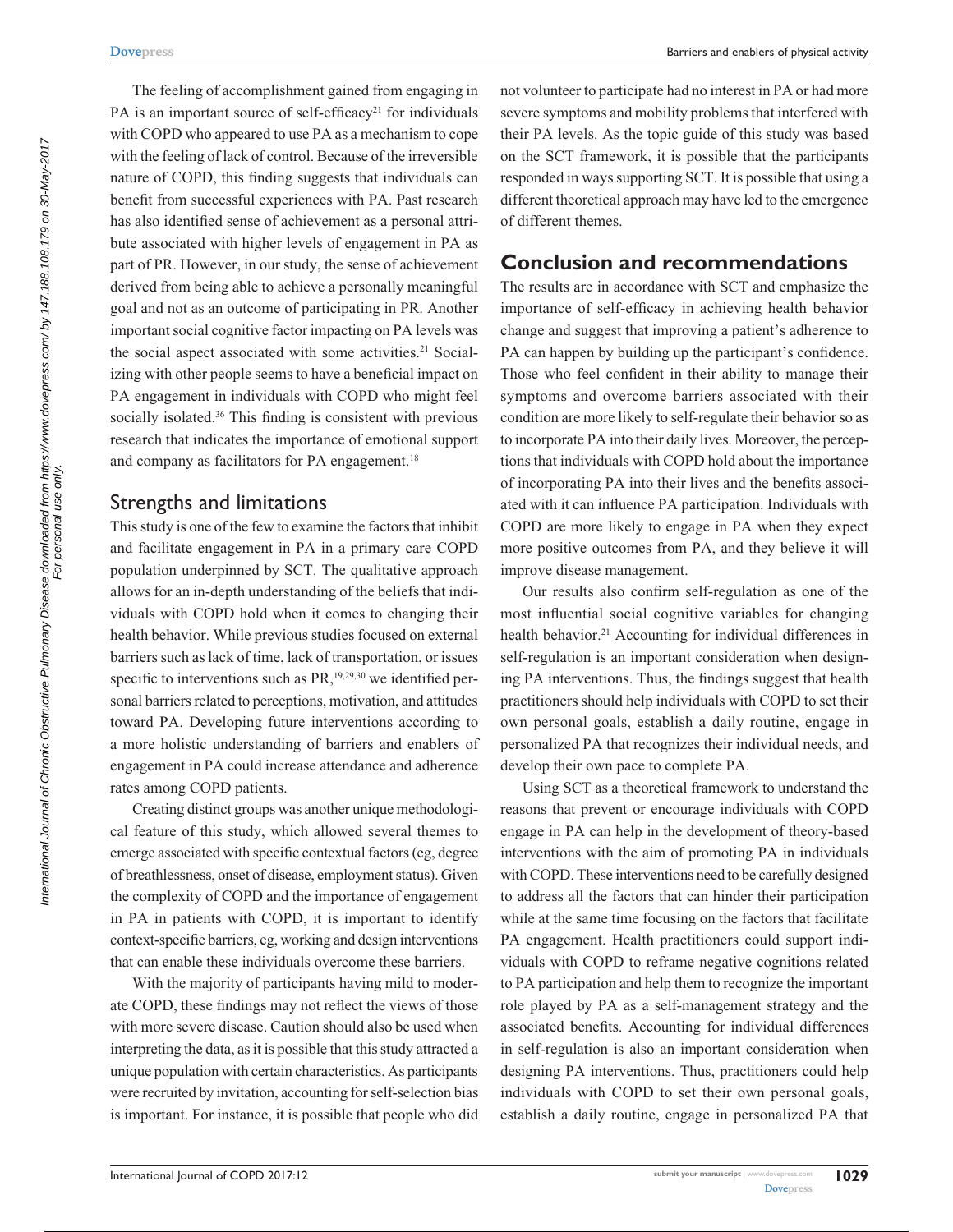recognize their individual needs, and develop their own pace to complete PA.

Overall, future interventions should aim to improve selfefficacy, cultivate positive outcome expectations, and support COPD patients to adjust and acquire realistic expectations regarding PA. Furthermore, as general practitioners are the first point of contact for patients with COPD, their role in exploring patients' views on COPD and the importance of PA is crucial.

## **Acknowledgments**

This research was funded by the National Institute for Health Research and supported by a studentship from the Economic and Social Research Council (ESRC) to the first author. Most importantly, thanks to all the individuals who gave their time to share their experiences and made this research feasible. This article summarizes independent research funded by the National Institute for Health Research (NIHR) under its Programme Grants for Applied Research Programme (Grant Reference Number RP-PG-0109-10061). The views expressed are those of the authors and not necessarily those of the NHS, the NIHR, or the Department of Health. The Birmingham COPD Cohort study is part of The Birmingham Lung Improvement Studies (BLISS).

## **Author contributions**

PA received the funding for the study; PA, NRH, CR, JC, and SEW contributed to the protocol; MCK, JC, and SEW advised on the interview guide; MCK, NRH, and CR collected the data; MCK undertook the analysis after coding and extracting the themes; JC, SEW, NRH, and CR oversaw the analyses and agreed on the coding framework and the final selection of the themes; SG provided methodological input; MCK wrote the paper; and PA, JC, SEW, NRH, CR, APD, AE, DAF, SG, KJ, and RJ edited the paper. All authors contributed toward data analysis, drafting and critically revising the paper and agree to be accountable for all aspects of the work.

## **Disclosure**

The authors report no conflicts of interest in this work.

## **References**

- 1. American Lung Association [webpage on the Internet]. *Chronic Obstructive Pulmonary Disease (COPD) Fact Sheet – American Lung Association*. 2015. Available from: [http://www.lung.org/lung-disease/](http://www.lung.org/lung-disease/copd/resources/facts-figures/COPD-Fact-Sheet.html?referrer=https://www.google.com/) [copd/resources/facts-figures/COPD-Fact-Sheet.html?referrer](http://www.lung.org/lung-disease/copd/resources/facts-figures/COPD-Fact-Sheet.html?referrer=https://www.google.com/)=https:// [www.google.com/.](http://www.lung.org/lung-disease/copd/resources/facts-figures/COPD-Fact-Sheet.html?referrer=https://www.google.com/) Accessed August 15, 2015.
- 2. Hill K, Geist R, Goldstein RS, Lacasse Y. Anxiety and depression in end-stage COPD. *Eur Respir J*. 2008;31:667–677.
- 3. BTS. *BTS Guideline on Pulmonary Rehabilitation in Adults*. 2015. Available from: [http://fysio.dk/Upload/Fafo/PDF/Kliniske%20](http://fysio.dk/Upload/Fafo/PDF/Kliniske%20Retningslinjer/KOL/BTS-pulmonary%20rehabilittaion_2013.pdf) [Retningslinjer/KOL/BTS-pulmonary%20rehabilittaion\\_2013.pdf](http://fysio.dk/Upload/Fafo/PDF/Kliniske%20Retningslinjer/KOL/BTS-pulmonary%20rehabilittaion_2013.pdf). Accessed October 1, 2015.
- 4. Garcia-Aymerich J, Lange P, Benet M, Schnohr P, Antó JM. Regular physical activity modifies smoking-related lung function decline and reduces risk of chronic obstructive pulmonary disease: a population-based cohort study. *Am J Respir Crit Care Med*. 2007;175(5):458–463.
- 5. Dressendorfer R, Haykowsky M, Eves N. *Exercise for Persons with Chronic Obstructive Pulmonary Disease*. American College of Sports Medicine; 2015. Available from: [http://www.co.monterey.ca.us/home/](http://www.co.monterey.ca.us/home/showdocument?id=16226) [showdocument?id=16226](http://www.co.monterey.ca.us/home/showdocument?id=16226). Accessed August 15, 2015.
- 6. GOLD [homepage on the Internet]. *The Global Initiative for Chronic Obstructive Lung Disease*. 2015. Available from: [http://www.goldcopd.](http://www.goldcopd.com/) [com/.](http://www.goldcopd.com/) Accessed August 14, 2015.
- 7. NICE [webpage on the Internet]. *Chronic Obstructive Pulmonary Disease in Over 16th: Diagnosis and Management*. National Institute for Clinical Excellence; 2016. Available from: [https://www.nice.org.](https://www.nice.org.uk/guidance/cg101) [uk/guidance/cg101](https://www.nice.org.uk/guidance/cg101). Accessed March 30, 2016.
- 8. Jolly K, Majothi S, Sitch AJ, et al. Self-management of health care behaviours for COPD: a systematic review and meta-analysis. *Int J Chron Obstruct Pulmon Dis*. 2016;11:305–326.
- 9. Vorrink SN, Kort HS, Troosters T, Lammers JW. Level of daily physical activity in individuals with COPD compared with healthy controls. *Respir Res*. 2011;12:33.
- 10. Donaire-Gonzalez D, Gimeno-Santos E, Balcells E, et al. Physical activity in COPD patients: patterns and bouts. *Eur Respir J*. 2013;42(4): 993–1002.
- 11. Pitta F, Troosters T, Probst VS, Spruit MA, Decramer M, Gosselink R. Quantifying physical activity in daily life with questionnaires and motion sensors in COPD. *Eur Respir J*. 2006;27(5):1040–1055.
- 12. Booth ML, Owen N, Bauman A, Clavisi O, Leslie E. Social–cognitive and perceived environment influences associated with physical activity in older Australians. *Prev Med*. 2000;31(1):15–22.
- 13. Newson RS, Kemps EB. Factors that promote and prevent exercise engagement in older adults. *J Aging Health*. 2007;19(3):470–481.
- 14. Kosteli MC, Williams SE, Cumming J. Investigating the psychosocial determinants of physical activity in older adults: a qualitative approach. *Psychol Health*. 2016;31(6):730–749.
- 15. Sherwood NE, Jeffery RW. The behavioral determinants of exercise: implications for physical activity interventions. *Annu Rev Nutr*. 2000; 20:21–44.
- 16. Allender S, Cowburn G, Foster C. Understanding participation in sport and physical activity among children and adults: a review of qualitative studies. *Health Educ Res*. 2006;21(6):826–835.
- 17. Thorpe O, Johnston K, Kumar S. Barriers and enablers to physical activity participation in patients with COPD: a systematic review. *J Cardiopulm Rehabil Prev*. 2012;32(6):359–369.
- 18. Hartman JE, ten Hacken NH, Boezen HM, de Greef MH. Self-efficacy for physical activity and insight into its benefits are modifiable factors associated with physical activity in people with COPD: a mixedmethods study. *J Physiother*. 2013;59(2):117–124.
- 19. Thorpe O, Kumar S, Johnston K. Barriers to and enablers of physical activity in patients with COPD following a hospital admission: a qualitative study. *Int J Chron Obstruct Pulmon Dis*. 2014;9:115–128.
- 20. Price D, West D, Brusselle G, et al. Management of COPD in the UK primary-care setting: an analysis of real-life prescribing patterns. *Int J Chron Obstruct Pulmon Dis*. 2014;9:889–904.
- 21. Bandura A. *Social Foundations of Thought and Action: A Social Cognitive Theory*. Englewood Cliffs, NJ: Prentice Hall; 1986.
- 22. Young MD, Plotnikoff RC, Collins CE, Callister R, Morgan PJ. Social cognitive theory and physical activity: a systematic review and metaanalysis. *Obes Rev*. 2014;15(12):983–995.
- 23. Adab P, Fitzmaurice DA, Dickens AP. Cohort profile: the Birmingham COPD Cohort Study. *Int J Epidemiol*. Epub 2016 Jul 4.
- 24. Marshall MN. Sampling for qualitative research. *Fam Pract*. 1996; 13(6):522–526.